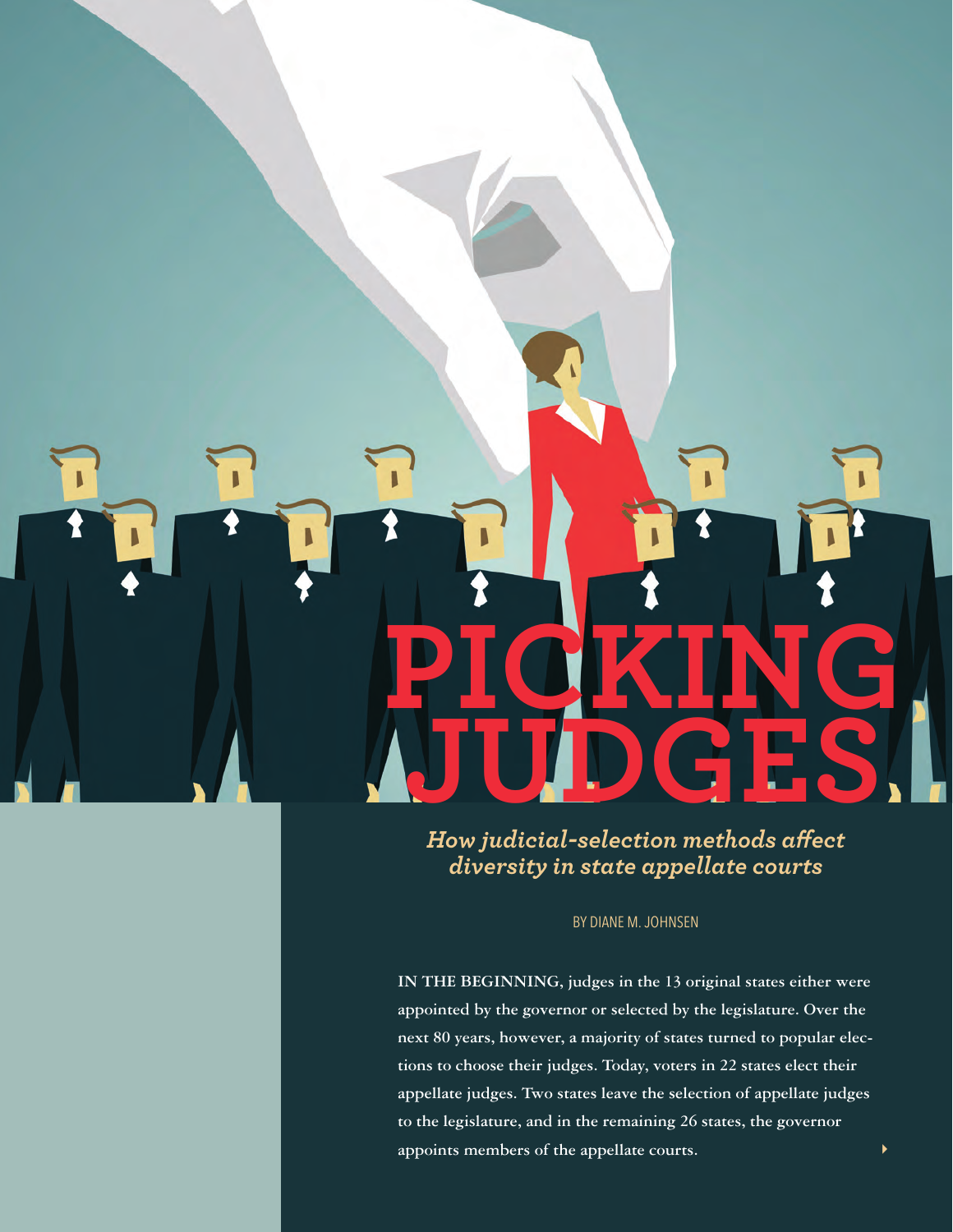Some have argued that appointive systems are more likely to produce judges with better education and more expertise. But critics of appointment by "merit selection" argue it disadvantages women, minorities, and others with nontraditional legal backgrounds who may be unable to muster support from those who can influence the nominating commission or the governor.2 Others contend that elections produce judges who are more responsive, accessible, and accountable.<sup>3</sup>

 Although judicial quality is virtually impossible to measure, considerable research has sought insight into the objective characteristics of the judges chosen by the various judicial-selection systems. Most of this research has focused on the gender and race or ethnicity of the judges selected by the various methods. Although the prevailing view is that the particular judicial-selection method does not significantly affect the rates at which women and minorities together are chosen for the appellate bench, $4$  data continue to show that merit selection advances proportionately fewer women than other judicialselection methods.<sup>5</sup>

I undertook to study the results of the various state judicial-selection methods using a much wider range of information

Although the<br>prevailing view is<br>that the particular<br>judicial selection<br>method does not<br>significantly affect<br>the rates at which<br>women and minorit<br>together are chosen<br>for the appellate<br>bench, data continu<br>to show that merit<br> Although the prevailing view is that the particular judicial selection method does not significantly affect the rates at which women and minorities together are chosen for the appellate bench, data continue to show that merit selection advances proportionately fewer women than other judicialselection methods.

about judges on state appellate benches. Although their subjective differences cannot be quantified, I analyzed several objective attributes of each judge sitting on a state appellate-court bench in February 2015, including gender, race, age, and the nature of the judge's prior legal experience, as well as arguably objective credentials such as judicial clerkships and attendance at ranked universities and law schools. The sources of the information for the study were wide and varied: Official court websites, the website "Ballotpedia" (formerly known as "Judgepedia"), gubernatorial press releases, candidate websites, law school and university publications, Westlaw, and online versions of local newspapers. The data seem to show that certain judicial-selection methods do tend to favor certain characterisics among judicial candidates, and that merit selection seems to disadvantage women in private practice.

## **CATEGORIZING THE SELECTION METHODS**

Before examining the resulting data, let us pause to consider the legal mechanics by which the various states select their appellate judges:

*Partisan election.* Voters in six states — Alabama, Illinois, Louisiana, New Mexico, Pennsylvania, and Texas — elect their appellate judges in overtly partisan elections. I also included judges from Ohio in this category. Although Ohio judicial candidates run in ostensibly nonpartisan general elections, they are nominated in partisan primary elections, and substantial evidence shows that partisanship predominates in the general elections. In all of these states, however, many appellate judges initially come to the bench when they are appointed to fill a midterm vacancy that occurs upon the death, resignation, retirement, or removal of an incumbent.

*Nonpartisan election.* In 15 states — Arkansas, Georgia, Idaho, Kentucky, Michigan, Minnesota, Mississippi, Montana, Nevada, North Carolina, North Dakota, Oregon, Washington, West Virginia, and Wisconsin — voters elect members of the appellate bench in nonpartisan elections.<sup>6</sup> Midterm judicial vacancies in nonpartisan states are filled by gubernatorial appointment.

*Legislative selection.* Two states, South Carolina and Virginia, select their appellate judges by way of legislative election.

*"Merit" selection.* Eleven states — Alaska, Arizona, Colorado, Florida, Indiana, Iowa, Missouri, Nebraska, Oklahoma, South Dakota, and Wyoming — use the classic version of so-called "merit" selection to choose their appellate judges. Each of these states has an appointed, independent, bipartisan commission made up of lawyers and nonlawyers, which screens applications, vets and interviews applicants, and then delivers a list of nominees to the governor for appointment. In nearly all merit-selection states, the governor must appoint one of the candidates nominated by the independent commission. In each meritselection state, an appellate judge stands for retention at an up-or-down election at some point after appointment, and at regular intervals thereafter.

This study includes Kansas in this category because each of its appellate judges sitting in 2015 was chosen by merit selection. In 2013, however, Kansas abandoned use of a constitutional nominating commission for court of appeals judges. The governor now appoints members of that bench subject to confirmation by the state senate.

I also count California as merit-selection state because it uses a variant of the traditional merit system: Applicants for the bench in California are reviewed by an independent commission created by statute and made up of lawyers and nonlawyers appointed by the California State Bar Association. Although the commission's ratings do not formally constrain the governor's appointment prerogative, over the years, the governor has appointed only a couple of appellate judges whom the commission found not qualified. After the governor has made his or her selection, the appointee must be confirmed by the Commission on Judicial Appointments, a body made up of the Chief Justice, the Attorney General, and the senior presiding justice of the court of appeal. Given its makeup, the Commission on Judicial Appointments seems unlikely to fail to confirm any appointment by the governor.

Finally, members of New York's intermediate appellate court (but not the members of its highest court) are selected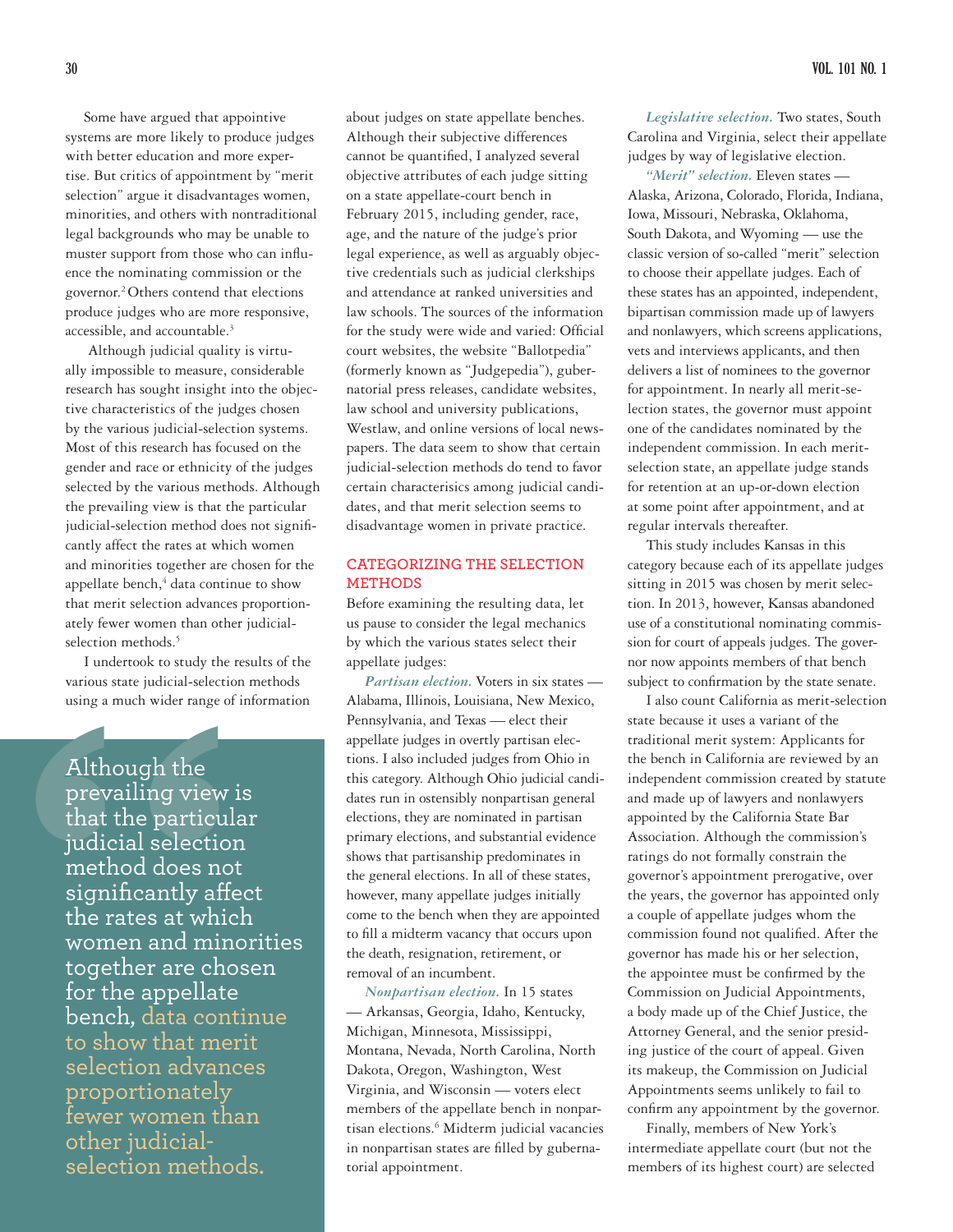# **31 THE DATA ALL JUDGES BY STATE SELECTION METHOD**

| ALL JUDGES BY STATE SELECTION METHOD              |                |              |                   |                      |                       |       | <b>BY GENDER</b> |                |             |             |              | BY GENDER AND SELECTION METHOD                                        |                                                          |        |                                                                            |                                                               |        |
|---------------------------------------------------|----------------|--------------|-------------------|----------------------|-----------------------|-------|------------------|----------------|-------------|-------------|--------------|-----------------------------------------------------------------------|----------------------------------------------------------|--------|----------------------------------------------------------------------------|---------------------------------------------------------------|--------|
|                                                   | All<br>Judges  | <b>Merit</b> | Merit-<br>Confirm | Partisan<br>Election | Non-Part.<br>Election | Legis | $P =$            | All<br>Judges  | Female Male |             | $P =$        | Female<br><b>Judges</b><br><b>Merit</b><br>Selection<br><b>States</b> | Female<br><b>Judges</b><br>All<br>Other<br><b>States</b> | $P =$  | <b>Male</b><br><b>Judges</b><br><b>Merit</b><br>Selection<br><b>States</b> | <b>Male</b><br><b>Judges</b><br>All<br>Other<br><b>States</b> | $P =$  |
| N Judges                                          | 1285           | 362          | 269               | 357                  | 263                   | 29    |                  | 1285           | 452         | 833         |              | 104                                                                   | 345                                                      |        | 258                                                                        | 573                                                           |        |
| % Women                                           | 35.18          | 28.73        | 36.43             | 39.44                | 37.26                 | 34.48 | 0.047            |                |             |             |              |                                                                       |                                                          |        |                                                                            |                                                               |        |
| % Non-White                                       | 14.55          | 14.09        | 16.73             | 14.72                | 12.55                 | 17.24 | 0.791            | 14.55          | 20.62       | 11.31       | $\mathbf{0}$ |                                                                       |                                                          |        |                                                                            |                                                               |        |
| Age at selection                                  | 51.45          | 51.22        | 53.31             | 50.91                | 50.6                  | 51.45 | 0.0001           | 51.44          | 50.69       |             | 51.84 0.0081 |                                                                       |                                                          |        |                                                                            |                                                               |        |
| Years post-law<br>school as of<br>selection       | 24.94          | 25.02        | 27                | 23.97                | 23.94                 | 25.83 | $\mathbf 0$      |                |             |             |              | 23.85                                                                 | 23.43                                                    | 0.5961 | 25.49                                                                      | 25.79                                                         | 0.5953 |
| Former judicial<br>law clerk (%)                  | 26.61          | 26.04        | 31.97             | 22.22                | 28.9                  | 20.69 | 0.067            | 26.61          | 29.65       | 25          | 0.072        | 35.58                                                                 | 27.87                                                    | 0.1318 | 22.18                                                                      | 26.35                                                         | 0.2    |
| Average* yrs as<br>judicial law clerk             | 1.86           | 2.37         | 1.2               | 2.27                 | 1.66                  | 1     | 0.0006           | 1.86           | 2.01        |             | 1.77 0.3031  | 2.44                                                                  | 1.85                                                     | 0.1826 | 2.23                                                                       | 1.56                                                          | 0.0108 |
| Prior judicial<br>experience (%)                  | 64.12          | 62.98        | 74.72             | 61.94                | 57.79                 | 65.52 | 0.001            |                |             |             |              | 65.38                                                                 | 66.95                                                    | 0.7665 | 62.02                                                                      | 63.18                                                         | 0.7491 |
| Average prior yrs<br>as a judge                   | 10.98          | 11.45        | 10.89             | 11.44                | 9.61                  | 11.68 |                  |                |             |             |              | 12.34                                                                 | 10.66                                                    | 0.0624 | 11.07                                                                      | 10.88                                                         | 0.7515 |
| Former trial<br>judge (by %)                      |                |              |                   |                      |                       |       |                  | 58.44          | 60.4        |             | 57.4 0.2984  |                                                                       |                                                          |        |                                                                            |                                                               |        |
| Average yrs as<br>trial judge                     |                |              |                   |                      |                       |       |                  | 10.85          | 10.74       |             | 10.92 0.7059 |                                                                       |                                                          |        |                                                                            |                                                               |        |
| Private practice<br>experience (%)                | 83.27          | 84.53        | 74.35             | 86.07                | 87.02                 | 86.21 | $\theta$         | 83.37          | 78.71       | 85.9        | 0.001        | 74.04                                                                 | 80.12                                                    | 0.185  | 88.76                                                                      | 84.62                                                         | 0.1125 |
| Average yrs<br>private practice                   | 13.92          | 14.08        | 13.52             | 13.73                | 14.32                 | 13.75 | 0.8935           | 13.92          | 12.24       | 14.75       | $\mathbf{0}$ | 11.47                                                                 | 12.46                                                    | 0.3167 | 14.94                                                                      | 14.66                                                         | 0.7057 |
| Commercial law/<br>business law<br>experience (%) | 23.35          | 22.1         | 24.54             | 21.67                | 24.33                 | 37.93 | 0.321            | 23.3           | 21.68       |             | 24.19 0.3108 | 15.39                                                                 | 23.56                                                    | 0.076  | 24.81                                                                      | 23.91                                                         | 0.7803 |
| Prosecutorial<br>experience (%)                   | 37.82          | 34.25        | 43.87             | 40.83                | 33.46                 | 31.03 | 0.037            | 37.88          | 37.17       |             | 38.27 0.6985 | 34.62                                                                 | 37.93                                                    | 0.5403 | 34.11                                                                      | 40.14                                                         | 0.0981 |
| Average yrs<br>prosecutor                         | 8.71           | 8.48         | 9.08              | 8.25                 | 8.88                  | 14.2  | 0.2885           | 8.71           | 8.17        |             | 8.99 0.2154  | 8.48                                                                  | 8.08                                                     | 0.7198 | 8.48                                                                       | 9.2                                                           | 0.416  |
| Other gov't law<br>experience (by %)              | 24.82          | 21.82        | 32.71             | 23.89                | 21.29                 | 31.03 | 0.01             | 24.79          | 27.21       |             | 23.47 0.1378 | 27.88                                                                 | 27.01                                                    | 0.861  | 19.38                                                                      | 25.31                                                         | 0.0623 |
| Average yrs other<br>gov't lawyer                 | 7.75           | 7.29         | 9.05              | 6.42                 | 8                     | 7.86  | 0.1519           | 7.75           | 7.04        |             | 8.19 0.1429  | 6.74                                                                  | 7.13                                                     | 0.7435 | 7.58                                                                       | 8.43                                                          | 0.4874 |
| Legal aid/crim<br>defense<br>experience (%)       | 11.75          | 11.05        | 11.15             | 11.11                | 14.12                 | 13.79 | 0.747            | 11.75          | 13.97       | 10.56 0.071 |              | 14.42                                                                 | 13.83                                                    | 0.8793 | 9.69                                                                       | 10.99                                                         | 0.5722 |
| Average yrs legal<br>aid/crim defense             | 6.34           | 6.32         | 6.04              | 5.71                 | 7.19                  | 3.5   | 0.8389           | 6.39           | 7.26        |             | 5.74 0.1826  | 8.18                                                                  | 6.97                                                     | 0.5377 | 5.3                                                                        | 5.84                                                          | 0.7368 |
| In-state law<br>school (%)                        | 73.15          | 71.27        | 61.34             | 83.89                | 71.86                 | 82.76 | $\mathbf 0$      | 73.11          | 75.22       | 71.96 0.218 |              | 71.15                                                                 | 76.44                                                    | 0.2745 | 71.32                                                                      | 72.25                                                         | 0.782  |
| Ranked law<br>school (%)                          | 11.53          | 13.26        | 16.79             | 3.06                 | 14.07                 | 20.69 | $\pmb{0}$        | 11.46          | 8.41        |             | 13.12 0.0114 | 13.46                                                                 | 6.9                                                      | 0.0343 | 13.18                                                                      | 13.09                                                         | 0.9719 |
| In-state under-<br>grad (%)                       | 62.88          | 62.12        | 49.44             | 75                   | 62.6                  | 68.97 | $\boldsymbol{0}$ | 63.32          | 60.27       |             | 64.97 0.0966 | 66.02                                                                 | 58.55                                                    | 0.1748 | 60.55                                                                      | 66.96                                                         | 0.0742 |
| Ranked under-<br>grad (%)                         | 14.5           | 14.36        | 18.22             | 9.19                 | 18.7                  | 6.9   | 0.003            | 14.42          | 13.05       |             | 15.16 0.3046 | 14.42                                                                 | 12.64                                                    | 0.6374 | 14.34                                                                      | 15.53                                                         | 0.6582 |
| Taught in college<br>or law school (%)            | 25.99          | 24.03        | 33.09             | 21.67                | 27                    | 31.01 | 0.019            | 25.99          | 24.78       |             | 26.71 0.4507 | 23.08                                                                 | 25.29                                                    | 0.6477 | 24.42                                                                      | 27.75                                                         | 0.316  |
| Elected to ALI (%)                                | $\overline{7}$ | 4.7          | 10.41             | 8.06                 | 5.7                   | 3.45  | 0.048            | $\overline{7}$ | 9.51        |             | 5.66 0.0097  | 6.7                                                                   | 10.34                                                    | 0.2714 | 3.88                                                                       | 6.46                                                          | 0.1364 |
| Authored prior<br>law review<br>article(s)        | 13.46          | 13.54        | 13.01             | 10.56                | 17.11                 | 17.24 | 0.196            | 13.41          | 12.17       |             | 14.08 0.3375 | 14.42                                                                 | 11.49                                                    | 0.4239 | 13.18                                                                      | 14.49                                                         | 0.6168 |
| Average prior law<br>review articles              | 2.46           | 2.18         | 4.17              | 1.55                 | 2.07                  | 3.6   | 0.0045           | 2.46           | 2.07        |             | 2.64 0.2797  | 2.07                                                                  | 2.08                                                     | 0.9915 | 2.24                                                                       | 2.81                                                          | 0.421  |

*\*Average in this table means the average for all judges who share the referenced experience or characteristic.* The complete dataset is available at www.sandiego.edu/law/academics/journals/sdlr.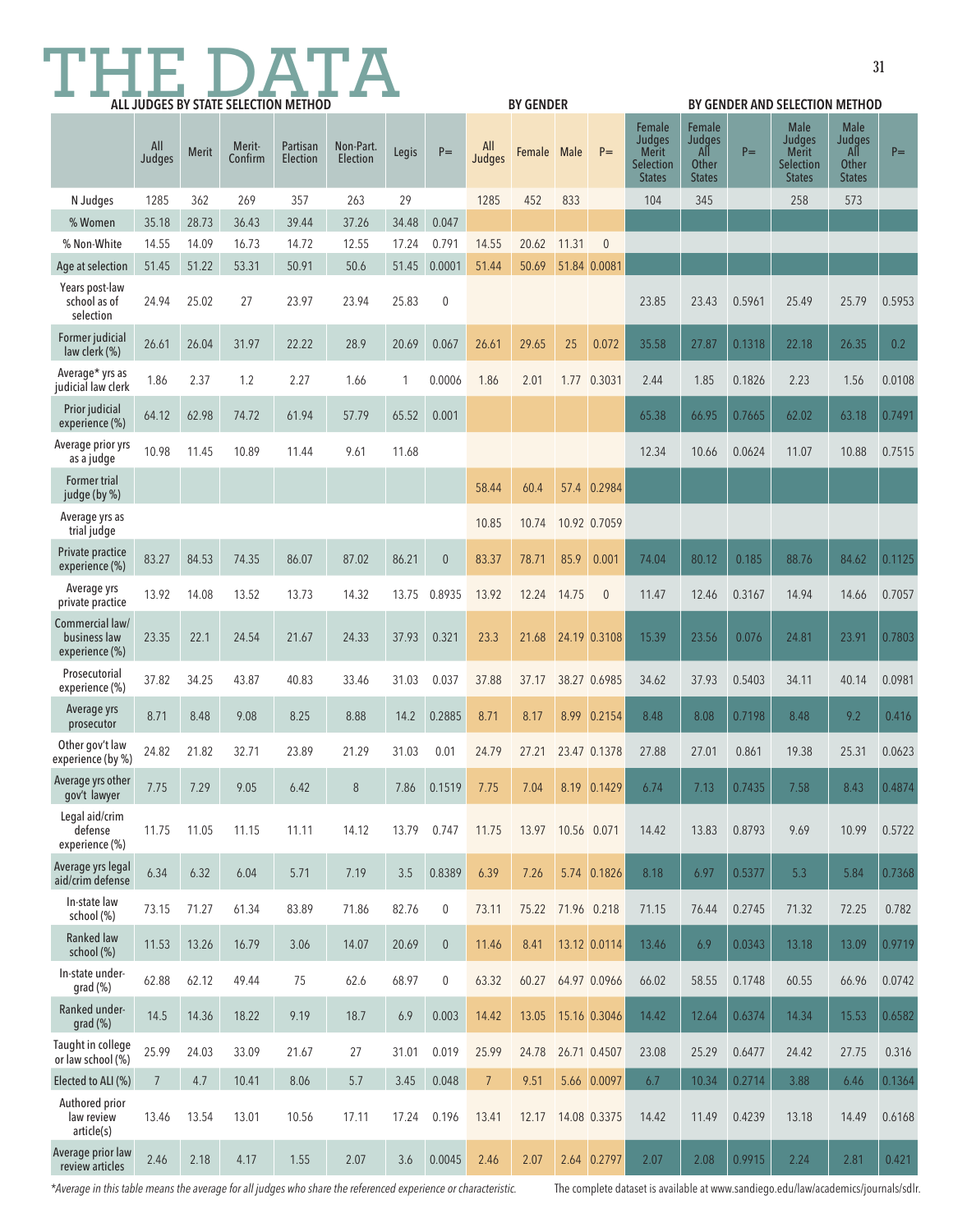through a variation of merit selection. New York's general jurisdiction trial court is called the Supreme Court, and its intermediate appellate court is called the Appellate Division of the Supreme Court. Under the state constitution, the governor appoints members of the Appellate Division from among the current justices on the Supreme Court. For many years, a Departmental Judicial Screening Committee, created by gubernatorial executive order, has evaluated and recommended candidates for all judicial positions in the Appellate Division. Under the executive orders, the governor may appoint to the Appellate Division only justices that the judicial screening committee has found to be "highly" or "well" qualified.

*"Merit-confirmation."* In the remaining 12 states — Connecticut, Delaware, Hawaii, Maine, Maryland, Massachusetts, New Hampshire, New Jersey, Rhode Island, Tennessee, Utah, and Vermont (and New York's Court of Appeals) — the governor appoints appellate judges subject to the approval of another elected body.7

Earlier studies tended to treat in one category all states that use strict meritselection protocols, and in another category, all other nonelection states in which the governor fills judicial vacancies by appointment.<sup>8</sup> In characterizing the latter group as "appointment" states without further explanation, however, the prior literature did not acknowledge two significant constraints on the governor's appointment power in those states.

The first constraint is that, in each of the 12 states, a judicial nominating commission must screen applicants before the governor may make the appointment.<sup>9</sup> In roughly half the states, that commission is created by the state constitution, just as in traditional merit-selection states. In the remaining states, judicial nominating commissions have been created by a series of long-standing executive orders.

The second constraint is that in each of the 12 states (and with respect to appointments to New York's Court of Appeals), the governor's appointee may not take the bench unless and until he or she is confirmed by a separately elected body. Although the prior literature has not assessed how a confirmation requirement

may constrain the gubernatorial appointment prerogative, at the federal level, the constitutional requirement that the Senate must give its "advice and consent" to any judicial nomination has significantly restrained the President's power to appoint members of the bench: Through 2011, the Senate failed to confirm 36 of 160 presidential nominations to the United States Supreme Court. It stands to reason that in the states, the mere existence of a confirmation process will constrain to some degree a governor's choice of whom to appoint. And that constraint likely will be more significant when the confirming body is of a different political party than the governor or does not in general reflect the governor's judicial ideology.

# **OVERVIEW OF THE RESULTS**

The data allow a fresh look at the characteristics other researchers have studied and also allow analysis of a host of other objective characteristics, including more detailed information about the judges' prior legal careers and academic credentials. Altogether, they show that merit-confirmation tends to produce the most distinctive appellate bench: Judges selected by merit-confirmation tend to have more years of legal experience and more judicial experience, and include more former prosecutors, more judges with other government-law experience, and more former judicial clerks than judges in other states. Judges in merit-selection states, by contrast, tend to bear objective characteristics roughly comparable to those in election states.

Generally, the characteristics of judges in election states do not differ significantly from those of judges in other states. To a large extent this is because so many of them first come to the bench by appointment. Those judges tend, by large margins, to bear the same characteristics of judges appointed through merit selection and merit-confirmation. As reported previously, merit selection disadvantages women. The data suggest that may be a consequence of the nature of women's respective career paths.

As a caveat, although a study like this may reveal relationships, proof of cause and effect can be elusive. For one thing, the various states' selection methods are not employed randomly across all regions of

the United States. With important exceptions, judicial-election protocols predominate in the South and in the Great Lakes, while merit selection tends to be found in and around the West and the Midwest, and merit-confirmation protocols tend to cluster in the Northeast. For that reason, when a particular characteristic is more commonly found among judges chosen by a particular selection method, we cannot know whether that is because of the states' respective selection methods, the preferences of their citizens, or the attributes of the judicial candidates who live in those states.

That being said, here is a broad snapshot of the demographics of the 1,285 appellate judges:

- Average age at selection is 51
- 35 percent are women
- 15 percent are nonwhite

With respect to their career paths:

- 83 percent have private-practice experience
- 64 percent have prior judicial experience (for example, service on a state trial court)
- 38 percent have prosecutorial experience
- 25 percent have served as a government lawyer in a capacity other than as a prosecutor
- 12 percent served in legal aid or as a public defender

As for their education and other scholarly credentials:

- 73 percent went to a nonranked, in-state law school
- 63 percent went to a nonranked, in-state undergraduate institution
- 27 percent served a judicial clerkship
- 26 percent have served on a college or law school faculty, either part time or full time, and either before coming on the bench or after
- 15 percent went to a ranked undergraduate school
- 13 percent published law review articles before taking the bench
- 12 percent went to a ranked law school
- 7 percent are elected members of the American Law Institute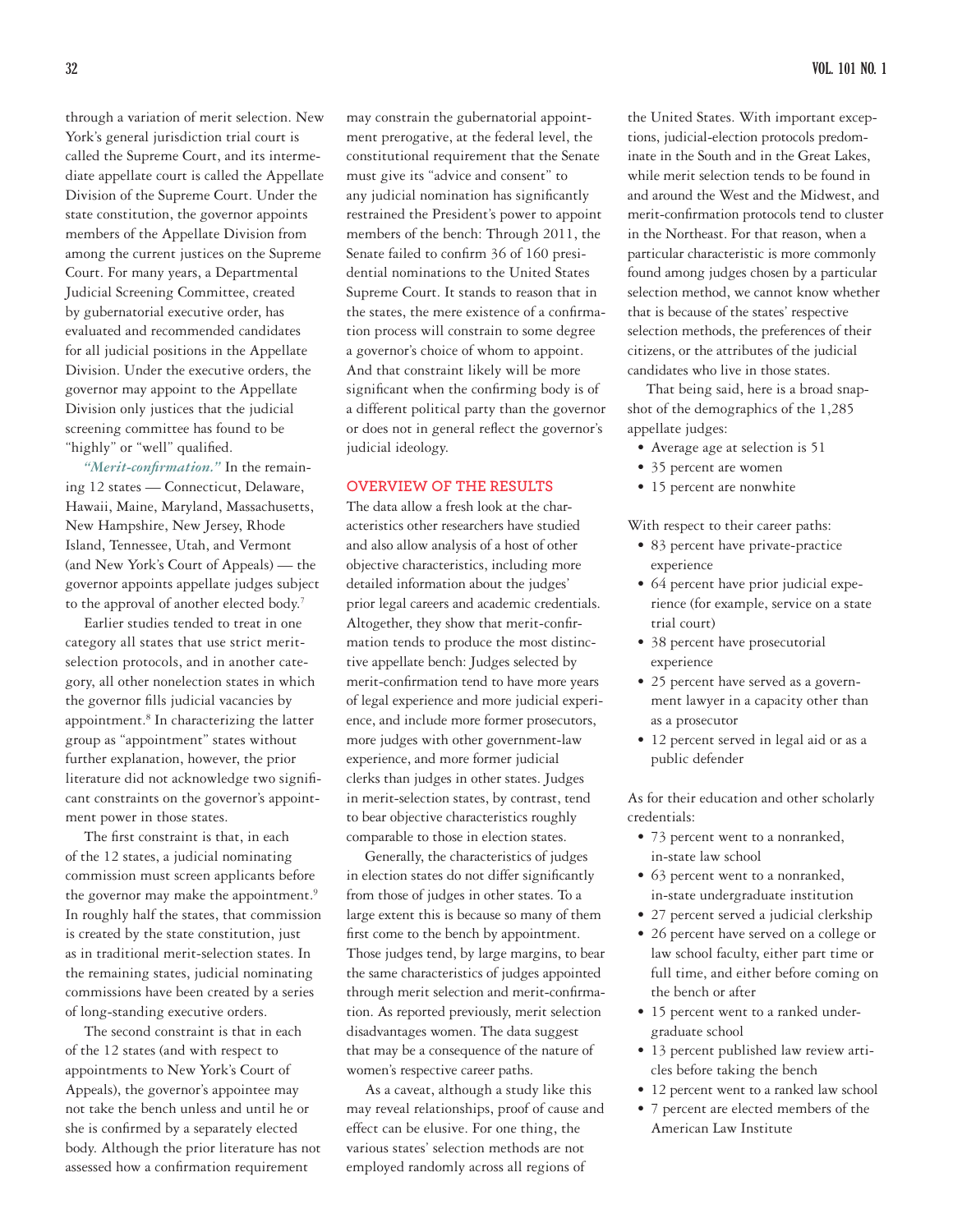### **JUDICATURE 33**

There are many similarities in the attributes of the judges across the various benches, but some differences stand out:

*Age:* The data reveal statistically significant differences in the ages at which judges are chosen across the various selection methods. By a slight but statistically significant margin, judges in election states are younger than those in merit-selection, merit-confirmation, and legislative-selection states. Correspondingly, appointed judges have roughly two more years of legal experience than their elected counterparts.

*Gender:* A little more than 35 percent of the judges, across all selection methods, are women. Proportionately, more women are on the bench in partisan-election states than in states that use any other selection method. As noted, significantly fewer judges chosen by merit selection (29 percent) are women.

*Race/Ethnicity:* Overall, nearly 15 percent of the appellate judges in the dataset are nonwhite. No statistically significant differences appear across the various selection methods.

*Prior Judicial Experience:* Across all selection methods, 64 percent of the appellate judges have some prior judicial experience (on a trial court or, in the case of a judge on a state's court of last resort, on an intermediate appellate court). By a statistically significant margin, however, appellate judges in merit-confirmation states are most likely to have prior judicial experience, at nearly 75 percent, and judges in nonpartisan election states are least likely to have prior judicial experience, at 58 percent.

*Private Practice Experience:* Judges in election states and those chosen through merit selection are statistically significantly more likely to have practiced in the private sector than judges in merit-confirmation states.

*Former Prosecutors:* Nearly 38 percent of the judges in the current dataset are former prosecutors. To a statistically significant degree, merit-confirmation states choose more former prosecutors for their appellate benches than states using any other judicial selection method. Partisanelection states follow not far behind.

*Other Former Government Lawyers:*  Perhaps not surprisingly, given that so many lawyers practice in state government, judges

whose appointments required confirmation by a government body or who were selected by the legislature are significantly more likely to have government-law experience.

*Former Legal Aid/Criminal Defense Lawyers:* On the average, 12 percent of all the judges have some experience in legal aid, poverty law, or criminal defense agencies. Only slight differences appear across the various selection methods.

*Judicial Clerkships:* Merit-confirmation puts the highest percentage of former judicial law clerks on the bench. Nearly 32 percent of all judges in the dataset who were selected through merit-confirmation served judicial clerkships; slightly more than 26 percent of judges appointed through merit selection clerked.

*Education:* Judges in election states have strong in-state education connections. Of judges in partisan-election states, 84 percent attended in-state law schools, as did 72 percent of judges in nonpartisan election states. Judges selected by merit-confirmation are the least likely to have done so (61 percent). Judges in partisan-election states also are the most likely to have attended an in-state undergraduate institution (75 percent).

Judges also were sorted according to whether they graduated from ranked law schools or undergraduate institutions.<sup>10</sup> The proportion of judges who graduated from ranked law schools is not large (11.5 percent), but there are wide differences among selection methods. Larger proportions of the judges in legislative-selection (21 percent) and merit-confirmation (17 percent) states attended ranked law schools. By contrast, only 3 percent of the judges in partisan-election states did so. Judges sitting in partisan-election states also are significantly less likely to have attended a ranked undergraduate institution. But, by contrast to the results with law schools, judges selected by the legislature are least likely (not most likely) to have attended a ranked undergraduate institution. The highest proportion of judges who attended ranked undergraduate schools is seen in nonpartisan election states (19 percent), followed closely by judges selected by merit-confirmation and by merit selection.

*Other Scholarly Qualities:* The study also identified law review articles the

Francion (France)<br>
Secondary and appointed judge of the statistic significant difference of all in election states is<br>
and appointed judge in election states is<br>
a significantly great<br>
formation appointed judges are propor Among the statistically significant differences between elected and appointed judges in election states is that a significantly greater proportion of the appointed judges are nonwhite.

judges wrote before they went on the bench. There are no significant differences in those numbers among the judges, by selection method. By a significant margin, however, judges in merit-confirmation states are more likely to have been elected to the American Law Institute; judges in partisan-election states are next most likely to be elected ALI members.

# **MERIT SELECTION AND MERIT-CONFIRMATION**

The data show that the objective characteristics of the judges chosen by merit selection are not dissimilar in most respects from those chosen by all selection methods, taken together. Merit-selected judges are slightly less likely than the average to be former prosecutors and slightly less likely to have practiced other forms of government law. Although they are slightly more likely than the average to have attended a ranked law school, other selection methods boast a higher percentage of ranked law-school graduates. And proportionately far fewer merit-selected judges than the average are elected members of ALI.

But all selection methods do not produce judges with about the same mix of characteristics. Merit-confirmation, not merit selection, produces benches that are the most distinctive among all the selection methods. Judges selected by merit-confirmation have significantly more years of legal experience and are significantly older (by two years or more) than other judges. Significantly higher percentages of merit-confirmation judges served judicial clerkships, are elected members of ALI, and have taught in college or graduate  $\rightarrow$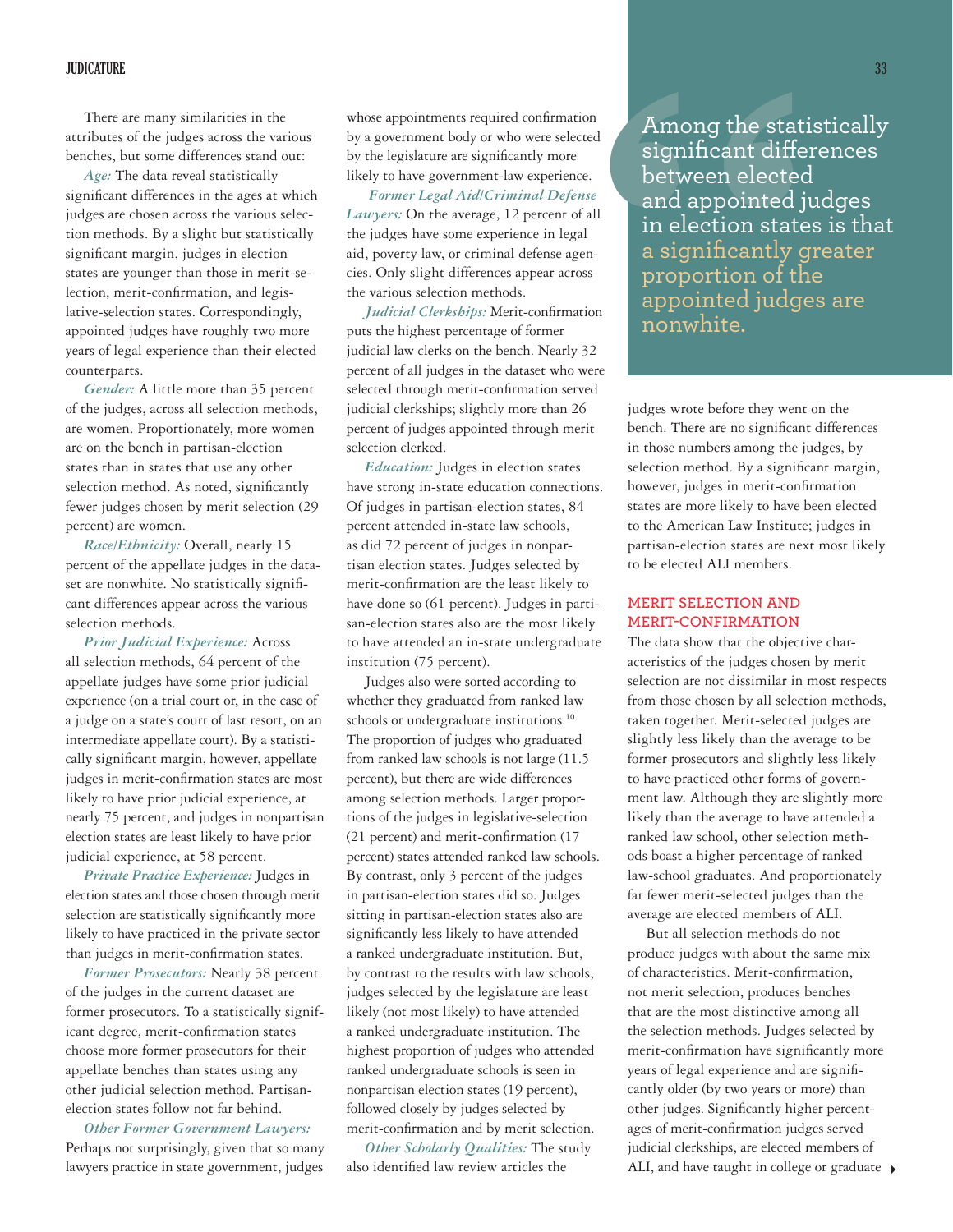school. A significantly greater percentage of merit-confirmation judges arrived at the appellate court having already served on another bench. On the other hand, a significantly smaller percentage of merit-confirmation judges come from private practice. Instead, they are the most likely of all the judges to have served as prosecutors and in other government-law positions.

Do the constraints imposed by the confirmation process in merit-confirmation states cause those benches to have a different mix of characteristics than those in merit-selection states? By and large, just as judges chosen by merit-confirmation are significantly different in many respects from other judges overall, benches in merit-confirmation states are significantly different from those in merit-selection states. By significant margins, more merit-confirmation judges than merit-selected judges are former prosecutors or other government lawyers, and more came to their current positions with prior judicial experience. On the other hand, merit-selected judges are significantly more likely than merit-confirmation judges to come from private practice. With respect to education credentials, judges selected by merit-confirmation are significantly less likely than merit-selected judges to have attended in-state law schools and in-state undergraduate institutions. Correspondingly, merit-confirmation judges are more likely to have attended ranked law schools or undergraduate schools, although the difference is not statistically significant. Judges selected by merit-confirmation are significantly more likely than merit-selected judges to have taught at the college or law school level, to have been elected to the American Law Institute, and to have published in a law review before coming to the bench.

The fact that judges selected by meritconfirmation are significantly different in many objective respects from those chosen by merit selection indicates that the additional constraint imposed by a confirmation process may have demonstrable effects. As noted above, in the federal judicial appointment process, the Senate's power of advice and consent significantly constrains presidential appointment power. In similar fashion, it would seem likely that, when governors in merit-confirmation states decide whom to nominate to the appellate

bench, they choose applicants they expect will appeal to the members of the elected body that must confirm them. That may help explain the data that show that more appellate judges in merit-confirmation states share objective credentials such as prior judicial experience, longer legal careers, and judicial clerkships.<sup>11</sup>

### **JUDICIAL ELECTION**

Taken together, some significant differences between the characteristics of appellate judges in election states and those in merit-selection and meritconfirmation states. Judges in election states are significantly more likely to be female than judges in merit-selection and merit-confirmation states.12 Judges in election states are significantly younger and have correspondingly less legal experience than those selected by merit or meritconfirmation. By significant margins, judges in election states are less likely to have prior judicial experience but more likely to have private practice experience. Not surprisingly, a significantly greater proportion of judges in election states attended in-state law schools and undergraduate schools. By contrast, a significantly greater percentage of merit-selected and merit-confirmation judges attended ranked law schools. Of course, the data do not tell us whether merit selection and merit-confirmation prefer paper credentials more than voters do, or whether lawyers who have attended ranked law schools are more inclined to seek the bench in merit states than in election states.

On close inspection, however, the comparison between the benches in election states and in appointed states is not as simple as it might appear. As noted above, when an interim vacancy occurs in a state in which judges are elected, the governor usually is empowered to fill the vacancy by appointment. That appointed judge then runs as an incumbent in the next election. Of the appellate judges sitting in election states at the time of this study, 41 percent first came to the bench by appointment.

It has been commonly thought that the precise means by which judges come to the bench in election states (i.e., by election or by interim appointment) does not matter very much.<sup>13</sup> In several respects, however, appointed judges in election states bear

significantly different characteristics than those of their elected colleagues. Interim appointments usually have the effect of bringing the appellate benches in election states more in line with the norm produced by other selection methods. For example, among the statistically significant differences between elected and appointed judges in election states is that a significantly greater proportion of the appointed judges are nonwhite. This is particularly true in nonpartisan election states, where more than 18 percent of the appointed judges but only 5 percent of the elected judges are nonwhite. (By contrast, there is virtually no distinction between the proportion of women first appointed and elected to the bench in election states).

Judges in election states who first come to the bench by appointment, particularly in partisan-election states, are considerably more likely to have some commercial law or business law experience than those who are elected. The opposite is true with prosecutorial experience, particularly in partisan-election states. Judges appointed to fill interim vacancies in partisan-election states are far less likely than those first elected to have practiced in legal aid or criminal defense, but no such distinction is seen in nonpartisan election states. As for prior government-law experience, the proportion of judges actually elected in nonpartisan election states who have practiced in government is smaller than any other group of judges. When appointing authorities fill interim vacancies in nonpartisan election states, however, nearly 24 percent of their appointments have prior government-law experience.

Turning to education, appointed judges in election states are significantly less likely to have attended in-state law schools than those who are elected. Although proportionately more appointees in partisan-election states attended ranked law schools than those first elected, the opposite is true (by a wide margin) in nonpartisan election states. With respect to other scholarly credentials, significantly more elected members of the American Law Institute come to the bench via appointment than by election in partisan-election states, but there is virtually no distinction among the numbers of ALI members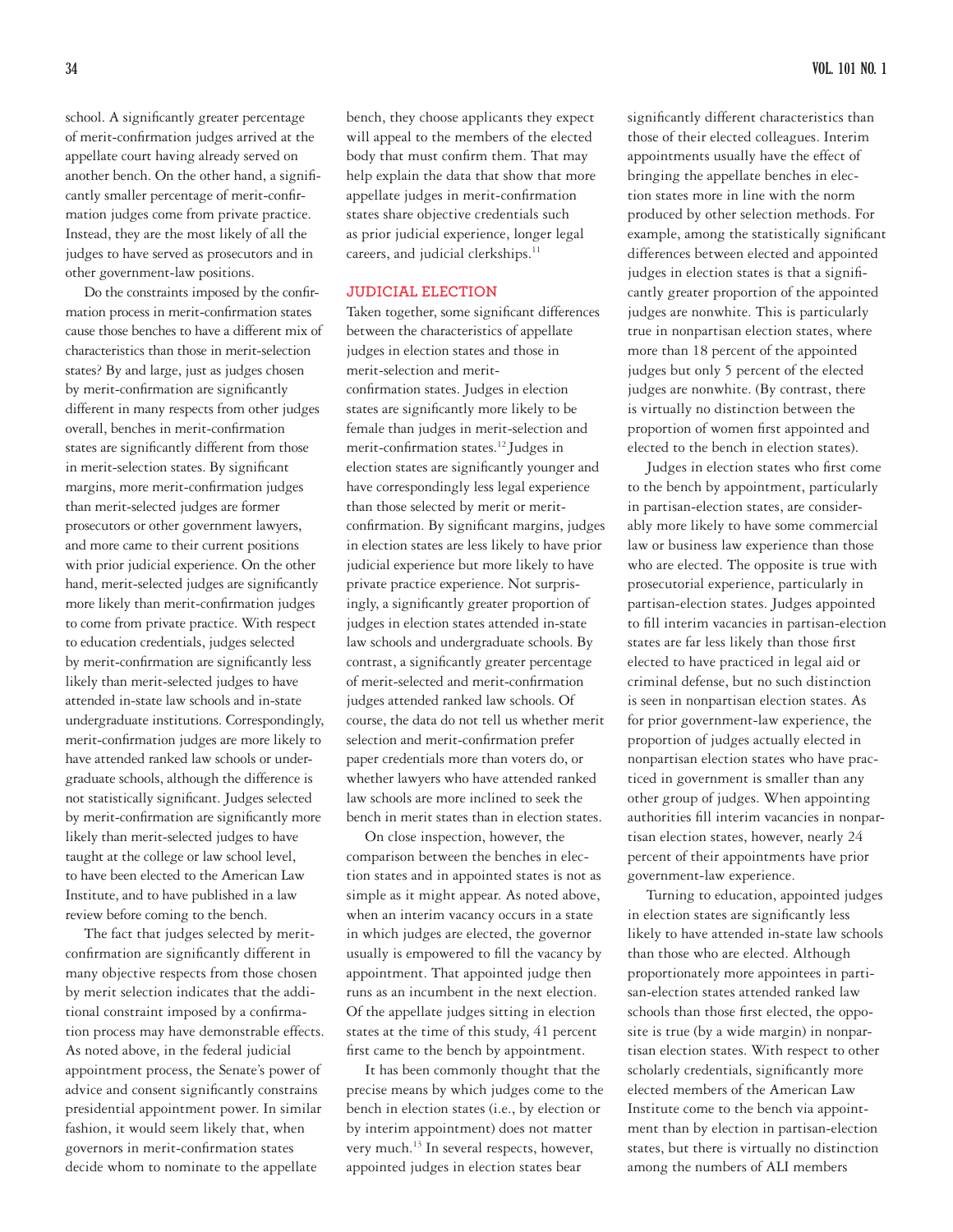appointed and elected in nonpartisan-election states. Finally, by a significant margin, judges who are first appointed in election states are more likely to have published a law review article before coming to the bench than those who are first elected. The difference is particularly striking among judges in partisan-election states.

### **MERIT SELECTION AND WOMEN**

The table below shows women's representation among appellate judges in the dataset, according to when they took the bench.

Although fewer than half of all state appellate judges on the bench in 2015 are women, their proportional representation does not compare unfavorably with U.S. employment data. That is, according to the U.S. Statistical Abstract, 22.2 percent of the lawyers employed in 1989 were women. By 2014, when more than 35 percent of all judges selected for state appellate benches were female, women represented 32.9 percent of all employed lawyers in the country. According to the American Bar Association, 35 percent of the licensed lawyers in the United States in 2015 were women.<sup>14</sup>

The progress of women is not uniform across all selection methods, however. Women are chosen for state appellate courts at a statistically significantly lower rate in merit-selection states than in other states. Although more than 35 percent of all the appellate judges in the dataset are women, fewer than 29 percent of the judges in merit-selection states are women. A separate multivariate analysis reveals that, holding all other factors constant and by a statistically significant margin, a state appellate judge selected by merit is 31 percent less likely to be a woman than a judge selected by any other method.<sup>15</sup>

Why do women seem to struggle for appointment in merit-selection states? By itself, a "merit" system does not disproportionately disadvantage women: More than 36 percent of the appellate judges on the bench in 2015 who were selected through merit-confirmation are women. Whether governors in merit-selection states tend to disproportionately select male nominees over female nominees because of political influences that favor men more than women cannot be determined. But "politics" in general is not a sufficient explanation. After all, for women, the single most favorable appellate judicial-selection method is partisan election (with nonpartisan election not far behind). At the end of the day in merit selection, the governor's appointment is subject to an unquantifiable mix of factors and influences, including, of course, the governor's ideological predilections. Perhaps some explanation, however, lies in the characteristics of the judges chosen by the various selection methods.

Looking first at the attributes of female judges and the attributes of male judges across all selection methods, by statistically significant margins, the women are less likely to have private-practice experience than the men, and the female judges who practiced in the private sector did so for

Periods

fewer years. Holding all other factors constant, a judge with private-practice experience is 38 percent less likely to be a woman than a judge with another career path. The disparity in private-practice experience is not surprising. Historically, more male lawyers than female lawyers have joined private law firms and remained in private practice for significant periods. Beyond these differences, however, there are no other statistically significant distinctions between the career paths of female judges in the overall dataset and their male counterparts. Given that, generally speaking, women are represented overall on state appellate benches at about the same rate as they are present in the practicing bar, among most selection methods it appears that career paths other than private practice provide women with satisfactory routes to the bench. Conversely, it appears that only in merit-selection states may a lack of private-practice experience disadvantage female judicial aspirants.

 Holding all other factors constant and by statistically significant margins, a judge who has been elected to the American Law Institute is much more likely to be a woman, as is a judge who has served a judicial clerkship. While nearly 30 percent of the female judges are former judicial clerks, only 25 percent of the male judges chose to clerk. For a woman who for reasons of temperament or work/life balance has decided not to pursue partnership in a large law firm or a high-profile position in another legal field, a judicial clerkship might constitute an alternate way of demonstrating the intelligence, integrity and legal ability required for the appellate bench. Academic credentials might afford the same woman another means of demonstrating she is worthy of judicial appointment. But by a significant margin, fewer of the female judges than the male judges boast a degree from a ranked law school; more of the women than the men attended law school in the state in which they sit.

We turn next to considering differences in the characteristics of male and female judges produced by the respective selection methods. This analysis may show whether merit selection treats certain characteristics in women differently than other selection methods treat those characteristics, and 4



# WOMEN ON STATE COURTS OF LAST RESORT AND INTERMEDIATE APPELLATE COURTS IN 2015, BY YEAR OF SELECTION (%)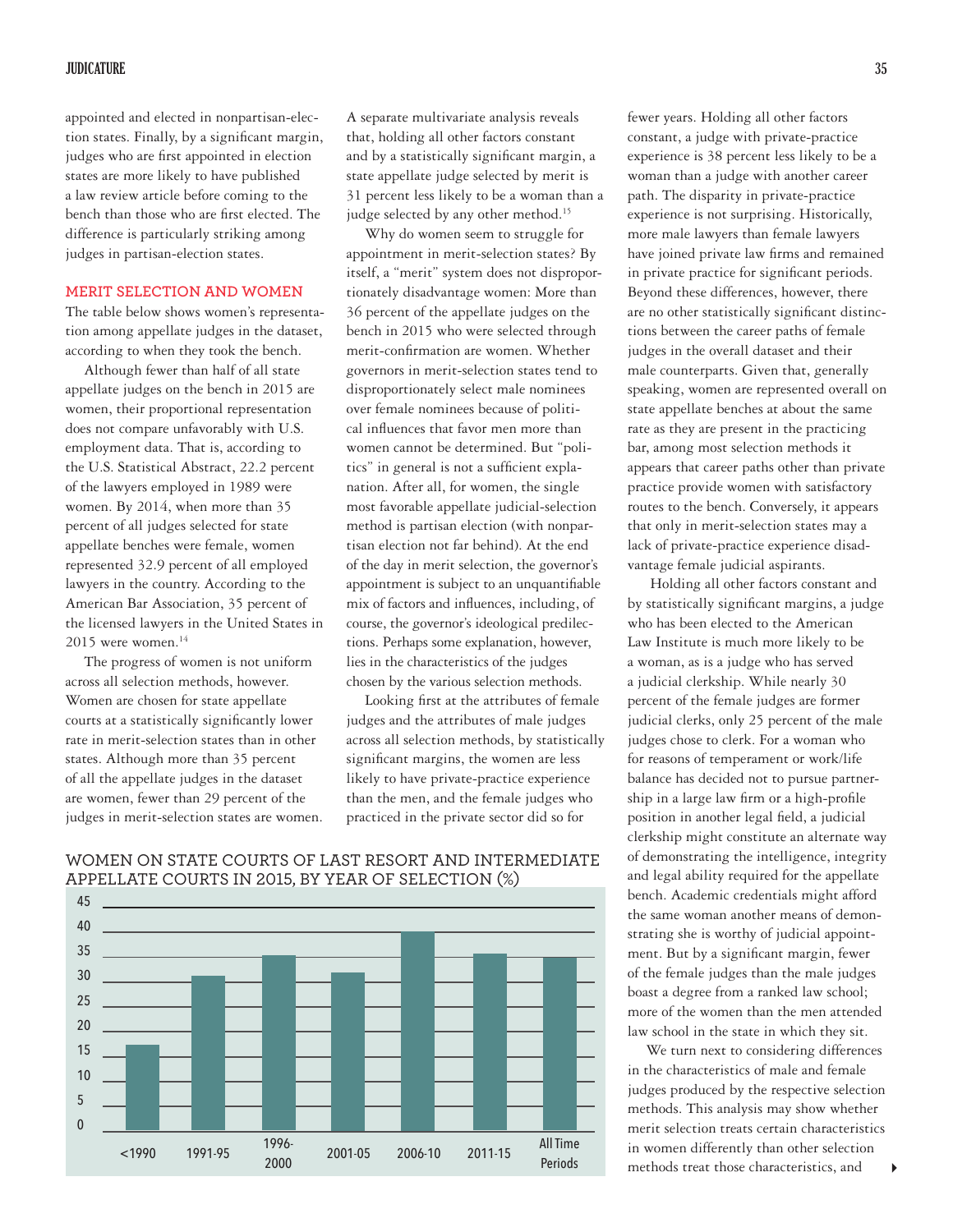ultimately, whether merit selection treats those characteristics differently in women than in men.

There are few statistically significant differences in the relative characteristics of men and women chosen by the respective selection methods. That is, when male or female judges tend to be more or less likely to have had a particular career path, that same tendency usually is seen across all selection methods. There are three exceptions, however, arising on benches in merit-selection states. First, the significant overall private-practice differential between the female members of the bench and the male members is greatest by far in merit-selection states. Second, the difference between the men and women who have business-law experience is much greater in merit-selection states than elsewhere. Third, a significantly greater percentage of women chosen by merit selection have served judicial clerkships than their male counterparts. Although, as noted, female judges overall are more likely than male judges to have served clerkships, in no other selection method is the margin statistically significant.

Multivariate analyses show that, holding all other factors constant, judges chosen by merit selection who have private-practice experience are significantly less likely to be female than those without private-practice experience. On the other hand, holding everything else constant, a merit-selected judge who has practiced in government is 40 percent more likely to be a woman than a merit-selected judge without government-law experience. At the same time, a judge with prior government experience who is selected by any other

It seems quite<br>possible that the<br>underrepresentation<br>of women on appell<br>benches in merit-<br>selection states may<br>be related to how<br>merit treats women'<br>private-practice<br>experience. It seems quite possible that the underrepresentation of women on appellate benches in meritselection states may be related to how merit treats women's private-practice experience.

method is no more likely to be a woman than one without prior government experience. A judge selected by merit who served a judicial clerkship is more than twice as likely to be a woman as a judge who did not clerk; no similar disparity is seen among judges selected by other methods.

In sum, female judges in merit-selection states are considerably less likely to have private-practice or business-law experience than male judges in merit-selection states or than female judges in other states.<sup>16</sup> By itself, the relatively low rate of women in private practice does not explain why proportionately fewer women are chosen by merit selection than by other selection methods. Other selection methods in which women succeed at about the same rate as they are represented in the bar choose even higher percentages of judges with private-practice experience than does merit selection.

One possible explanation is that merit selection does not value women's private-practice and business-law experience to the same degree as it values men's private-practice and business-law experience, and does not value women's private-practice and business-law experience to the same degree that other selection methods do. Why might this be so? The explanation may be in the *nature* of a female judicial applicant's private practice.

Recall that to a statistically significant degree, the female judges' private-practice careers are shorter than those of male judges. Data concerning the judges' practices do not allow close study of the duration of their experience in business law or complex litigation, but there is no reason to conclude that the same gender differences do not occur in that subset of private practice.

Viewing these facts through the lens of merit selection, women who have spent less time as partners at large law firms or in other business-law practices may be less likely than their male counterparts to have formed significant relationships with clients that can influence appointment in merit-selection states. As noted, critics of merit selection contend it unduly favors applicants supported by the traditionally powerful, meaning bar leaders and business interests. It seems possible that to the extent those interests carry weight in merit selection, they tend to favor male

candidates over female candidates. Implicit bias may be at work, but more fundamentally, the nature of women's experiences in private practice may hinder them from winning support among business interests and bar leadership in merit selection. Put simply, to the extent that business interests wield influence in merit selection, they may be more likely to exercise that influence in favor of the lawyers they have hired to represent them in significant matters, and, at least to date, those lawyers tend to be male, not female.

Merit selection does not seem to advantage men over women when they share career paths other than private practice. In fact, merit is a more favorable path to the bench for women than men with prior nonprosecutorial government service. Proportionately more female than male judges are former government lawyers, although the difference is not statistically significant across all selection methods. The difference is greatest among merit-selected judges, however, where 28 percent of the women but only 19 percent of the men have prior governmental service. Consistent with these results, holding all other factors constant, a merit-selected judge who comes from government service is 40 percent more likely to be a woman than a judge with another career path.

Other objective credentials can advantage a woman seeking appointment through merit selection. A judicial clerkship is much more valuable to a woman in a merit-selection state than in a state with another selection method. Recall that, holding all other factors constant, a merit-selected judge who has served a clerkship is more than twice as likely to be a woman than one without a clerkship. (A judicial clerkship also advantages a female judicial aspirant in other selection systems, but not to the same degree.)

By the same token, about the same proportion — 13 percent — of the women and the men on merit-selected benches graduated from ranked law schools. That is about the average among all the male judges, but only 8 percent of all the female judges graduated from ranked law schools. These data indicate that, by contrast to private-practice experience and business-law experience, a degree from a